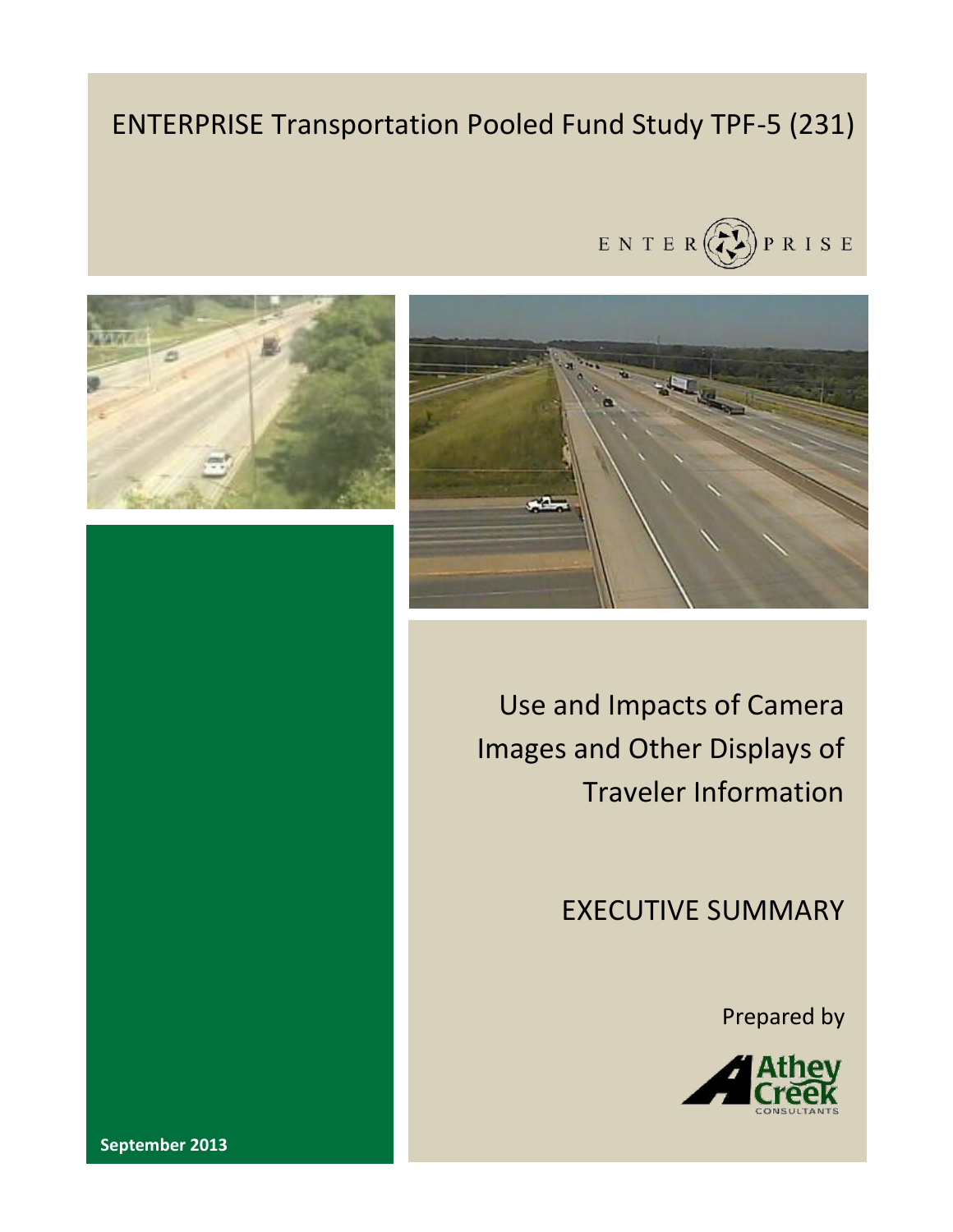# **Acknowledgements**

This document was prepared for the [ENTERPRISE Transportation Pooled Fund TPF-5\(231\)](http://www.enterprise.prog.org/) program. With agencies from North America and Europe, the main purpose of ENTERPRISE is to use the pooled resources of its members, private sector partners and the United States federal government to develop, evaluate and deploy Intelligent Transportation Systems (ITS).

## **Project Champions and Project Team**

Bill Legg, Washington State Department of Transportation, was the ENTERPRISE Project Champion for this effort. Joop Van Bergen, Dutch Ministry of Transport (Rijkswaterstaat), initiated the project's problem statement and was the ENTERPRISE Project Co-Champion.

Members of the project team who provided input during the project, including feedback on the survey design, web usage statistics, and information about new camera deployments:

- Kelley Braunig, Minnesota Department of Transportation
- Mark Demidovich, Georgia Department of Transportation
- John Dillenburg, University of Illinois at Chicago
- Tony Ernest, Idaho Transportation Department
- Leslie Fowler, Kansas Department of Transportation
- Brian Kary, Minnesota Department of Transportation
- Nancy Powell, Missouri Department of Transportation / Kansas City Scout
- Kevin Price, Illinois Department of Transportation
- Sinclair Stolle, Iowa Department of Transportation
- Jeremy Bertrand, Washington State Department of Transportation
- Phil Braun, Idaho Transportation Department
- Dennis Jensen, Idaho Transportation Department
- Tony Leingang, Washington State Department of Transportation

#### **Members of ENTERPRISE Pooled Fund**

| Arizona Department of Transportation   | Mississippi Department of Transportation      |
|----------------------------------------|-----------------------------------------------|
| Federal Highway Administration         | Oklahoma Department of Transportation         |
| Georgia Department of Transportation   | Ministry of Transportation Ontario            |
| <b>Idaho Transportation Department</b> | Pennsylvania Department of Transportation     |
| Illinois Department of Transportation  | Dutch Ministry of Transport (Rijkswaterstaat) |
| Iowa Department of Transportation      | <b>Texas Department of Transportation</b>     |
| Kansas Department of Transportation    | <b>Transport Canada</b>                       |
| Maricopa County, Arizona               | Virginia Department of Transportation         |
| Michigan Department of Transportation  | Washington State Department of Transportation |
|                                        |                                               |

Minnesota Department of Transportation

ENTERPRISE Use and Impacts of Camera Images and other Displays of Traveler Information 1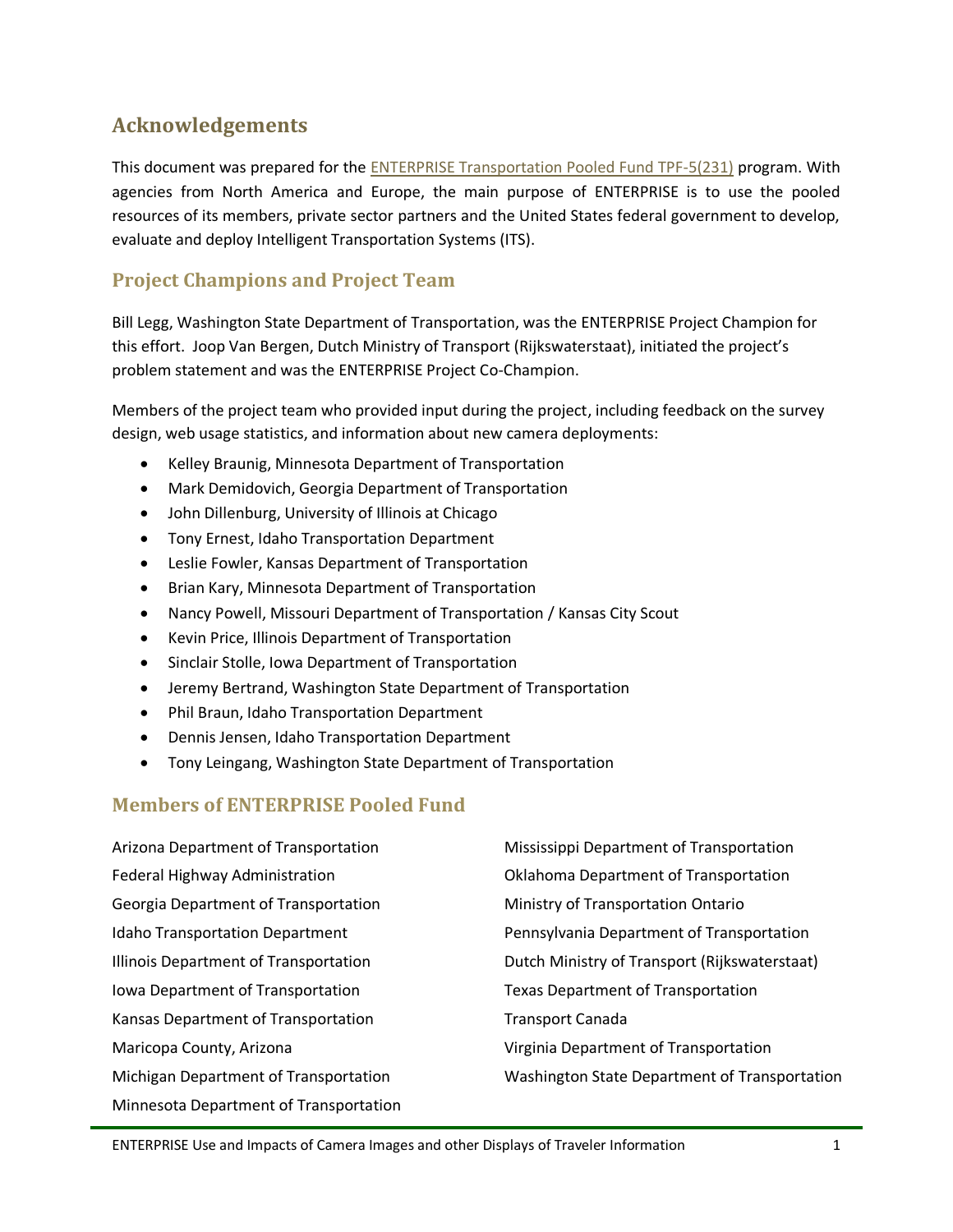# **Executive Summary**

This Executive Summary contains an overview of the background, objective, approach, results and conclusions of the ENTERPRISE Project "Use and Impacts of Camera Images and other Sources of Traveler Information." The full project report can be found at the [ENTERPRISE](http://enterprise.prog.org/Projects/2010_Present/interpretabletravelinfo.html) Program website.

#### **Background**

At the highest level, traveler information provided by transportation agencies can be categorized in to two distinct types of dissemination:

- 1) **Verified Reports**: Information formulated and/or verified by transportation agencies that describes travel conditions on roadways, providing quantitative or qualitative descriptions about what travelers can expect on their route. Verified reports may include:
	- *Traffic Maps -* Maps that visually display measured traffic speeds
	- *Congestion Reports / Travel Times* Descriptions that report time delays or travel times between two points
	- **•** Incident Reports Reports that describe locations of incidents (e.g. stalled vehicles, crashes, debris on the roadway) that could impact congestion or safety
	- *Road Condition Maps and/or Reports* Maps and reports that describe weatherrelated driving conditions (good, fair, poor) or pavement conditions (dry, wet, icy, etc.)
	- *Construction* **Locations** *and Road/Lane Closures –* Maps and descriptions that indicate work zone locations and limits of lane or road closures

For example, an incident report provided by an agency may indicate the location of an incident and the impact to the roadway (e.g. left lane closed). An incident report is typically verified by the agency by viewing the incident site via a live camera feed and/or verbal descriptions provided by dispatch or law enforcement on the scene.

- 2) **Unverified Displays**: Displays that provides information that is open to interpretation by travelers and may influence travel decisions. Unverified displays may include:
	- *Camera Images* Real-time "snapshot" views that travelers may use to interpret travel conditions (e.g. traffic speeds or weather-related road conditions.)
	- *Live Video –* Real-time motion views that travelers may use to interpret travel conditions
	- *Weather Monitoring Station Data* Current weather data (e.g. air temperature, wind speeds, etc.) that travelers may use to interpret how atmospheric conditions are impacting roadway conditions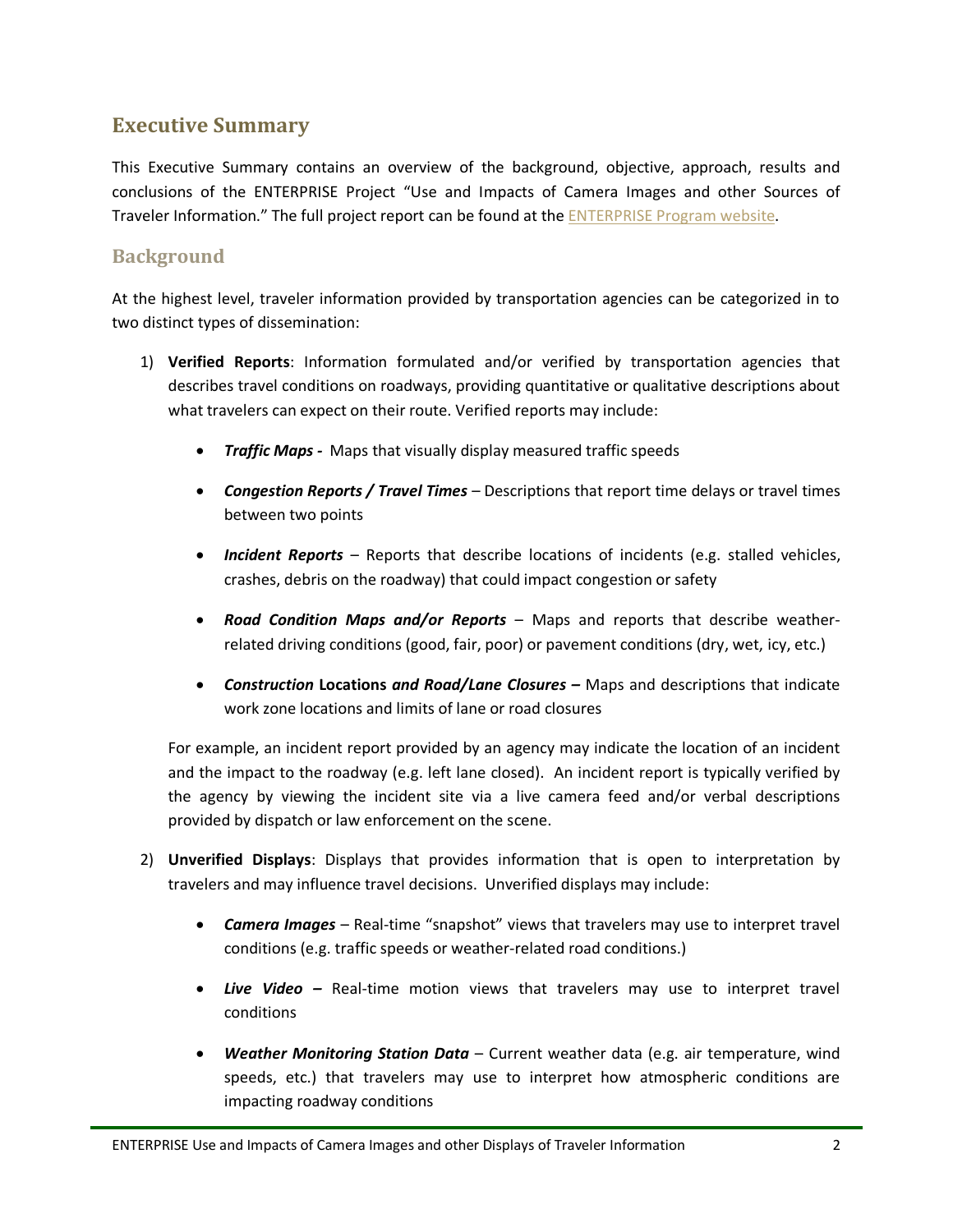For example, one traveler may view a camera image on a transportation agency website and interpret the traffic condition as congested, whereas another traveler may view the same camera image and interpret the traffic condition as free flowing.

## **Objective**

The overall objective of this project was to understand the use and impacts of camera images and other "unverified" displays of information that can be interpreted by travelers, especially when compared to verified reports. It is anticipated that the results from this project could be used by agencies who are questioning whether to display unverified displays to travelers or whether to increase/decrease their current displays (e.g. add or decrease cameras for display to the public.)

Project findings could also help agencies better understand potential issues and impacts associated with travelers' interpretation of various information types. For example, travelers who misunderstand unverified displays (e.g. weather information or camera images) may perceive conditions to be better or worse than actual conditions. In contrast, travelers who rely heavily on verified reports, which may not always be up-to-date and accurate, might be better served to see unverified displays of "real-time" conditions. For example, a section of road designated as "Dry" on a traveler information website may actually be snow-covered or icy, due to changing weather conditions, in which case travelers could receive more accurate information by viewing a camera image showing actual conditions.

## **Approach**

The focus of the project was on traveler information websites hosted by transportation agencies, as opposed to information accessed via agency 511 phone lines, changeable message signs on roadways, or other sources of traveler information. The project consisted of four investigation approaches:

- 1) **Literature Search** Relevant literature was reviewed and summarized in order to avoid duplication of efforts and learn from previous related efforts.
- 2) **Online Survey of Travelers** A survey (posted on transportation agency traveler information websites) was conducted to gather feedback from motorists.
	- Five (5) state DOTs hosted the online survey.
	- The survey design included the following areas of inquiry:
		- o Survey contributors were asked to rate the usefulness of various types of traveler information, including examples of verified reports and unverified displays.
		- $\circ$  Survey contributors were asked about the added value of viewing camera image in addition to color-coded traffic maps. They were also asked about the importance of viewing traffic maps in addition to camera images.
		- o Survey contributors were asked to choose the information type (weather reports, road condition maps, camera images) that is the most useful when seeking weather-related road information.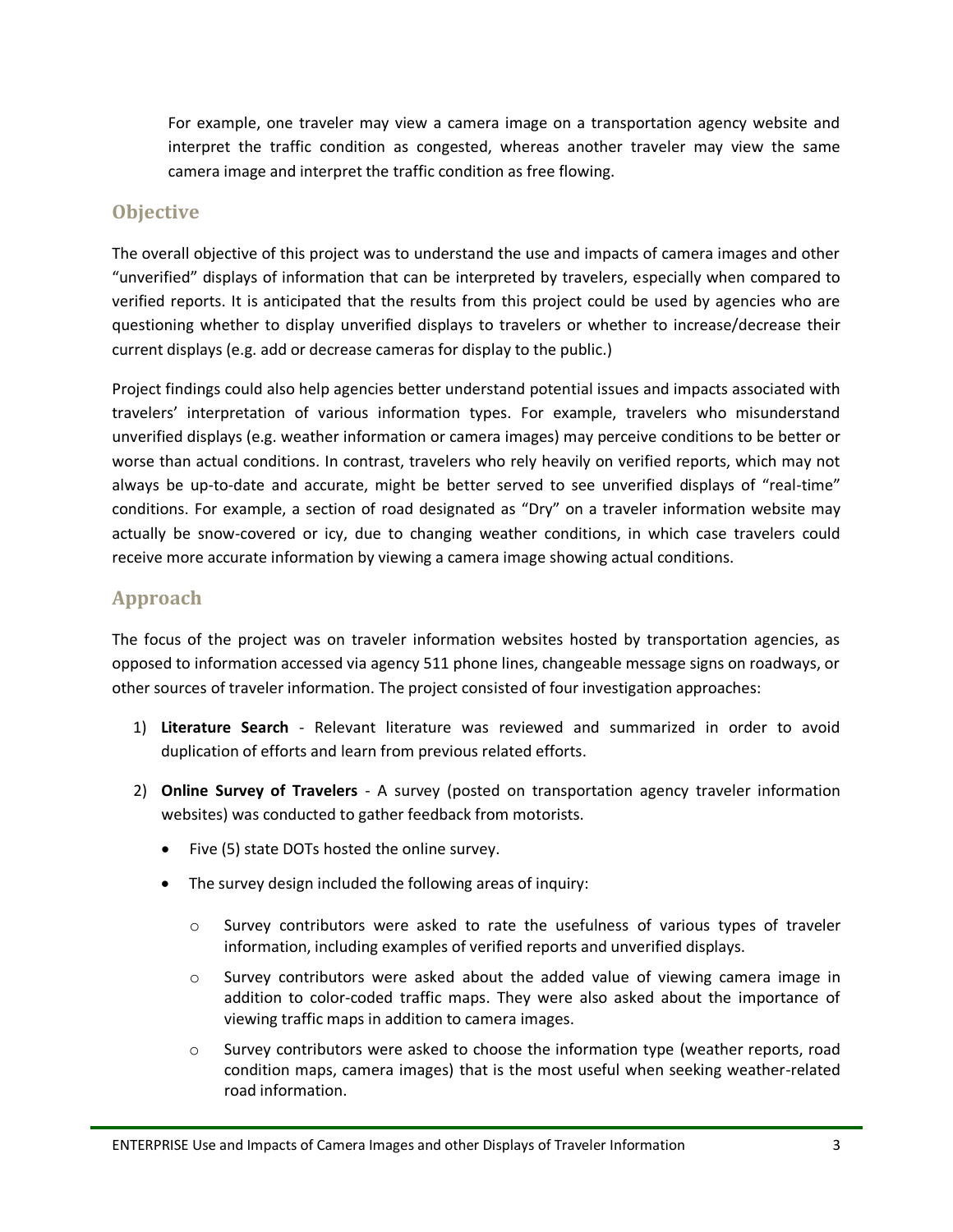- 3) **Web Usage Comparisons** Web statistics from DOT traveler information websites were gathered and assessed to determine usage patterns for various traveler information types.
	- Five (5) comparisons were completed, utilizing web usage statistics provided by four (4) state DOTs.
	- Comparisons included both traveler information websites that cover mainly metropolitan areas and traveler information websites that provide statewide traveler information.
- 4) **Assessment of Impacts due to Deployment of New Cameras** Interviews were conducted with staff from transportation agencies that have recently deployed new cameras, to determine if/how the deployments impacted travelers.
	- Three (3) state DOTs participated in interviews for this assessment.
	- Assessment sites with new camera deployments included six (6) cameras in rural Idaho, approximately six (6) cameras in the Tacoma, Washington metropolitan area, and approximately 46 camera images in rural Iowa that were made available to the public for the first time on Iowa DOT's Traveler Information Website.

### **Results**

Overall findings indicate that unverified displays, specifically camera images and weather station data, are not as highly accessed as verified reports such as traffic maps and road condition maps/reports. However, many users of traveler information websites indicated that they highly value camera images, especially in combination with traffic maps and road condition maps/reports. Observations from agency staff indicated that the public expresses a strong desire to have as much information as possible about traffic and road conditions and will commonly express dissatisfaction when camera images are not available in specific areas of low coverage or are not functioning properly.

725 responses to the online survey of travelers were received. Results revealed a number of preferences reported by users of traveler information websites:

- Camera images are highly valued by many traveler information website users, especially to complement information provided by traffic maps and road condition reports. Camera images are often valued because they are considered to be more "real-time" than traffic maps.
- Most users of traveler information websites would not be satisfied with camera images alone, especially when obtaining information about traffic/congestion conditions.
- Camera images appear to be more useful to traveler information website users during inclement weather, especially in rural areas and by younger drivers.
- Camera images were rated nearly as highly as road condition reports, in terms of the most useful type of information when seeking weather-related road condition information. A number of users of traveler information websites expressed value in viewing a combination of camera images and road condition reports when seeking this information.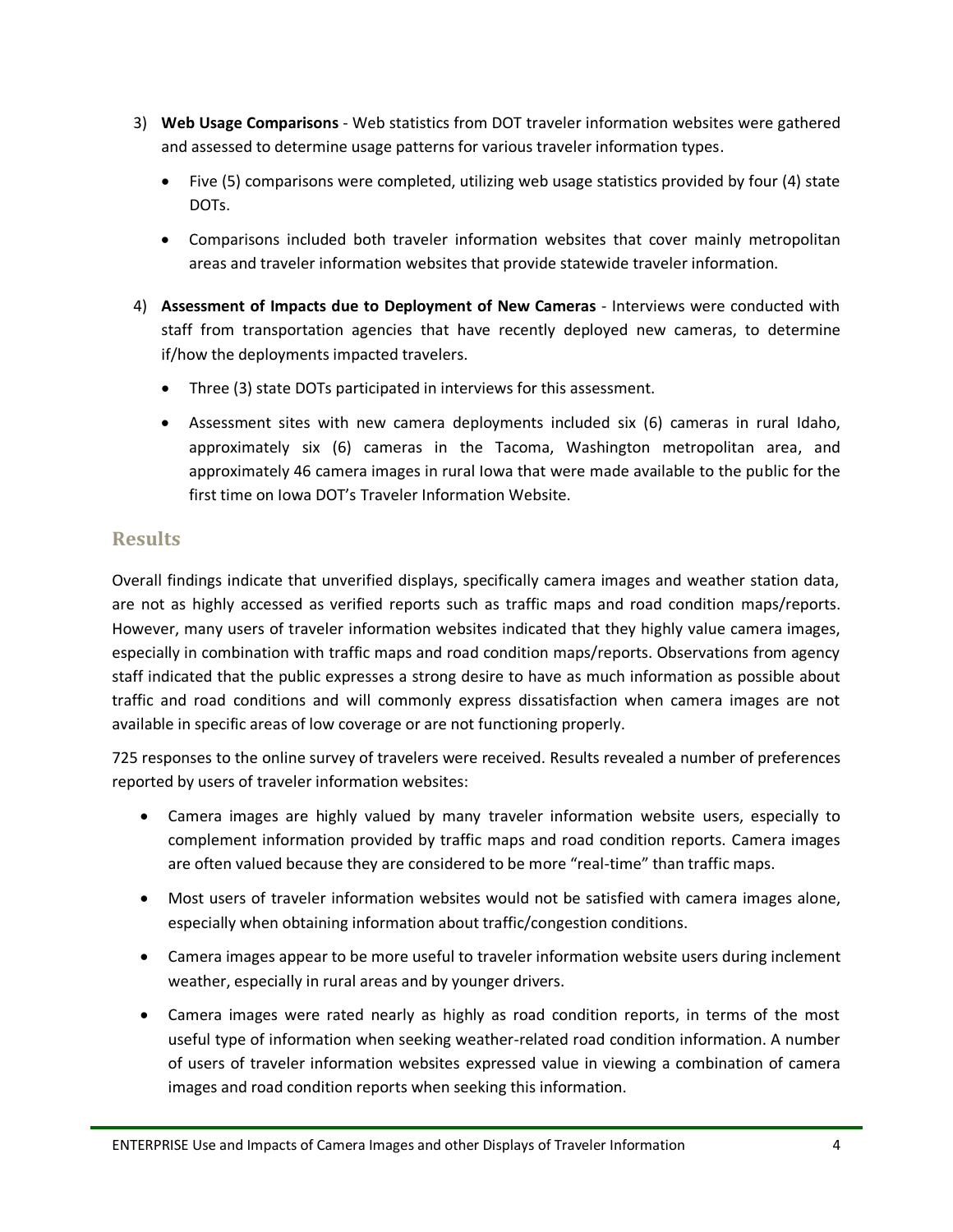Weather reports (air temperature, wind speeds, etc.) are not considered to be very useful.

The web usage comparisons provided observations about actual usage patterns for various types of information on traveler information websites*:* 

- Unverified displays (camera images and weather station data) were not accessed as frequently as verified reports (traffic maps and/or road condition maps/reports). The lower use of camera images may indicate that visitors to traveler information websites are often satisfied with the information they receive from landing pages (typically verified reports such as traffic maps or road condition maps) and do not always need to see camera images to view actual conditions.
- The rate of access to camera images increased with inclement weather (e.g. significant winter storms, flooding events) and during construction seasons. In many cases, though access to other pages also increased with winter weather, the rate of increase was not as dramatic as the increase in access to camera images.
- In the Twin Cities metro area, cameras images were highly accessed near work zones that created significant congestion.
- Camera images appear to be highly accessed near work zones that create significant congestion.

Interviews with agency staff from the Idaho Transportation Department (ITD), Iowa DOT, and Washington State Department of Transportation (WSDOT) provided insights about the impacts of making new camera images available via traveler information websites:

- Decisions to deploy new cameras are not typically driven by public demand. Rather, these investments are typically made to improve traffic management and operations. In the Iowa DOT case, however, the decision to make cameras available throughout the state in rural areas was driven by the agency's desire to provide as much information as possible to motorists, especially in rural areas during winter weather events.
- Inclement weather (e.g. snow events) creates high demand for traveler information, as observed by WSDOT while monitoring web usage over time and noted by Iowa DOT as a motivating factor for making camera images in rural areas available via their traveler information website.
- The public generally expects to have as much information as possible about travel conditions. ITD received requests from the public for additional cameras and weather station data in areas where there were gaps in coverage. In each deployment case, agencies received expressions of appreciation after cameras were deployed.
- As new cameras and RWIS stations are deployed by ITD in areas with sparse coverage, district maintenance stations experience fewer calls from the public requesting road conditions.
- In the WSDOT case, news media played an important role in disseminating information about traffic conditions along the I-5 corridor where new cameras were deployed. WSDOT staff observed that when incidents are highly publicized, motorists tend to change their travel